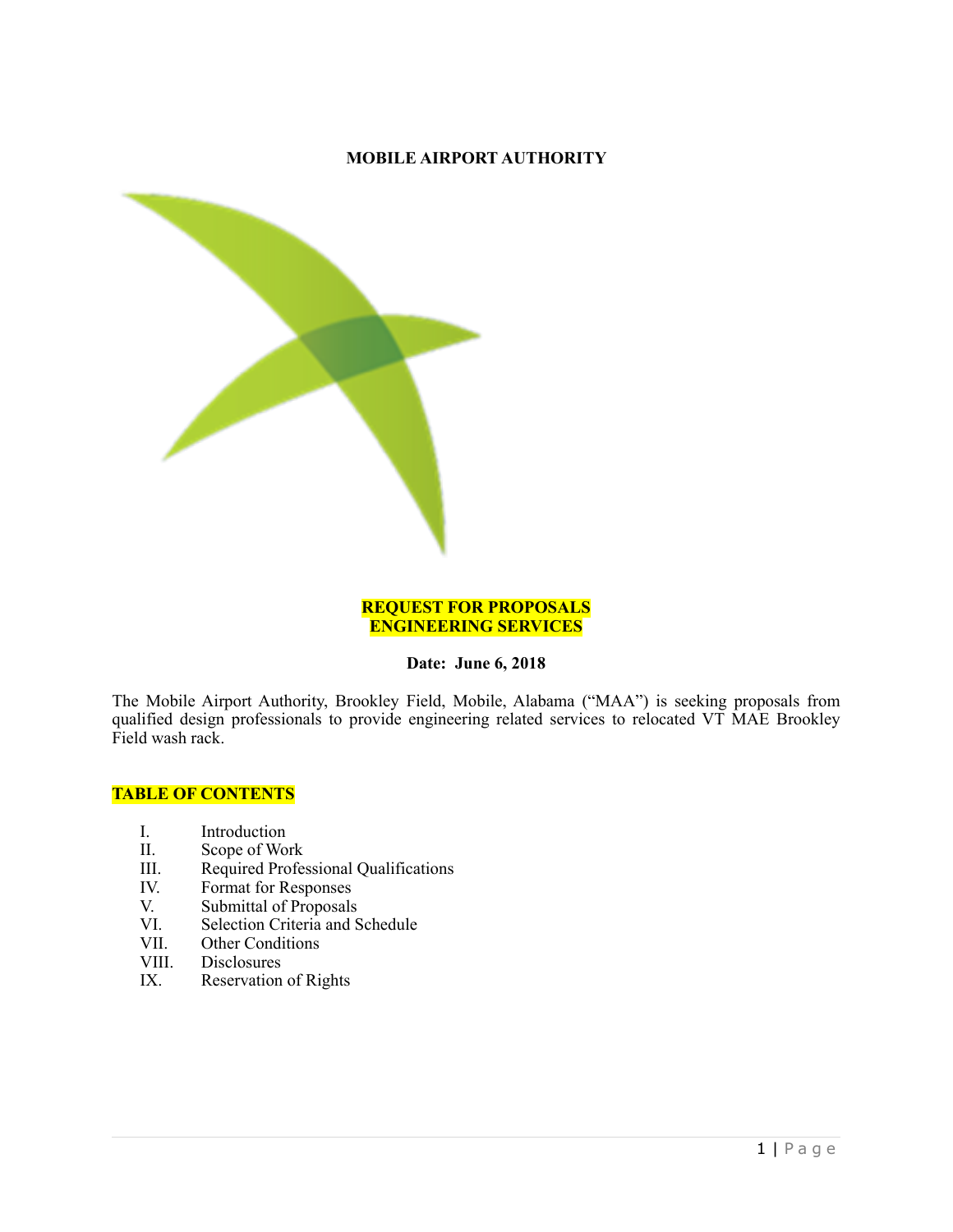#### **I. Introduction**

Provide design services to relocate existing aircraft wash-rack (see Exhibit 'A'). The project includes but not limited to the following:

- Relocate necessary equipment including tanks, waste treatment plant, cleaning rigs, etc.,
- Demolition,<br>• Complete sit
- Complete site-work,<br>• Utilities (includes rep
- Utilities (includes rerouting if necessary),<br>• Concrete naving
- Concrete paving,<br>• Site lighting and
- Site lighting, and
- Relocate equipment.

#### **II. Scope of Work**

Provide design services required to relocate existing VT MAE aircraft wash rack. Services consist of but not limited to the following:

- Necessary design services & coordination to relocate wash-rack (paving, equipment, utilities, etc.),
- Inspect existing conditions,
- Review existing utility maps and if needed consult with local utility companies,
- Review wash-rack as-built drawings,
- Determine wash-down treatment under current environmental requirements,
- Conceptual plans to help finalize required work and approval,
- 30%, 60%, 90% and final construction documents,
- Assistance with equipment coordination,
- Participation in permitting and any FAA coordination,
- Provide documents to be used in the bidding procedures,
- Participation in the review of bids and selection of turn-key contractor.
- Oversight and inspections during construction and approval of the completed project for acceptance,
- The tentative schedule for the project is as follows:
	- RFP / Design Selection completed by July 6, 2018
	- 90% design & bid process completed by August 3, 2018 if possible<br>• Construction 6 months
	- Construction  $-6$  months

#### **III. Required Professional Qualifications**

Firms interested in performing the work will be considered on the basis of a written response to the Request for Proposal. All applicants must submit their qualifications and responses to the following:

- 1. Statement of registration of the firm.
- 2. Statement of the names and duties of the individuals that will be involved in this project.
- 3. Statement of experience (similar nature of requested services).
- 4. Statement of availability and adequacy to perform all other functions needed for the proposed services.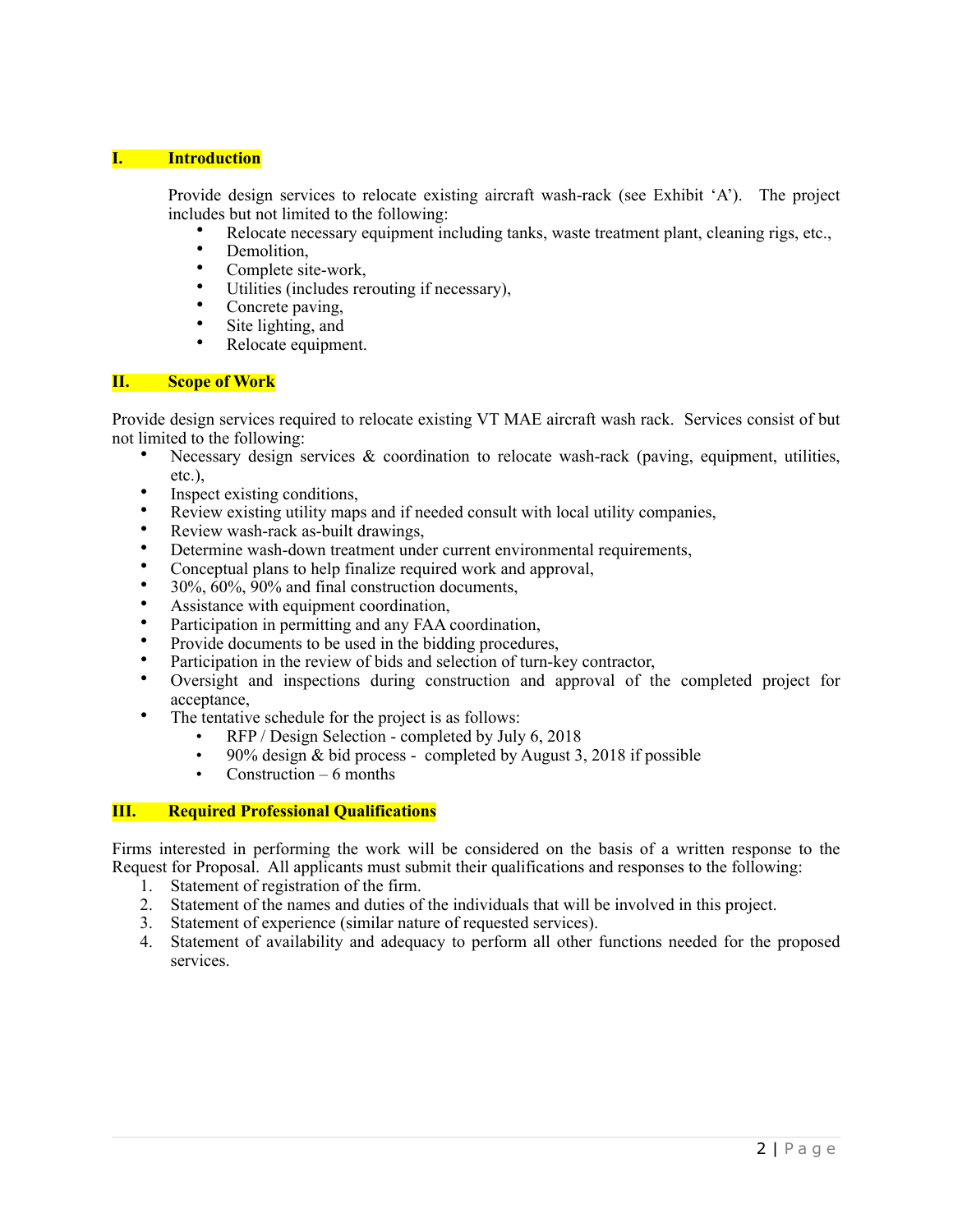#### **IV. Format for Responses**

Response should include:

- A cover letter (including dates of availability and a schedule of fees),
- **Example 3** Resumes of key personnel along with a brief description of responsibilities, accomplishments, and dates of service,
- A statement of qualifications as outlined in Section III,
- $\blacksquare$  A list of similar three (3) similar prior projects and three references,
- A list of hourly billing rates for all personnel (including Consultants) that will be employed on the project,
- **Information concerning disadvantaged and minority business participation.**

If the response is sent by a firm, partnership or any organization other than an individual, provide the requested information for all individuals who will perform the work.

## **V. Submittal of Proposals**

Questions concerning this Request for Proposals should be directed to Russell Stallings at 251-438-7334 or [russell@mobairport.com](mailto:russell@mobairport.com).

RFP Responses will be received until 3:00 pm CDT on Monday, July 2, 2018. Please submit one original Proposal to noted address below or email to [russell@mobairport.com](mailto:russell@mobairport.com)

> Mobile Airport Authority 1891 9th Street Mobile, Alabama 36615 Attn: Russell Stallings

#### **VI. Selection Criteria and Schedule**

MAA will evaluate each proposal, based on the following criteria:

- $\blacksquare$  The Consultant's qualifications / experience 30% of evaluation,
- The Consultant's ability to meet the requirements 30%,
- The Consultant's response to the requirements 20%,
- $\blacksquare$  References 20% of evaluation.

MAA encourages the participation of Section 3, Disadvantaged, and/or Minority/Women Business Enterprise Participation in this RFP process.

Proposals will be reviewed as they are received. If necessary, interviews will be conducted between July 2<sup>nd</sup> & 3rd. The Airport Executive Director or his designees shall make the final selection. The selection of any Engineering professional services will be subject to negotiation of fair and reasonable compensation.

#### Timeline:

- RFP issued: June 11, 2018,
- **EXECUTE:** Site Visit: June 19<sup>th</sup> or June  $21^{st}$  1:00PM; additional visits can be scheduled thru MAA,
- Submission of RFI's completed by June  $28<sup>th</sup>$ ,
- RFP Responses Due: July 2, 2018 (3:00 PM CT)
- Selection: July 6, 2018.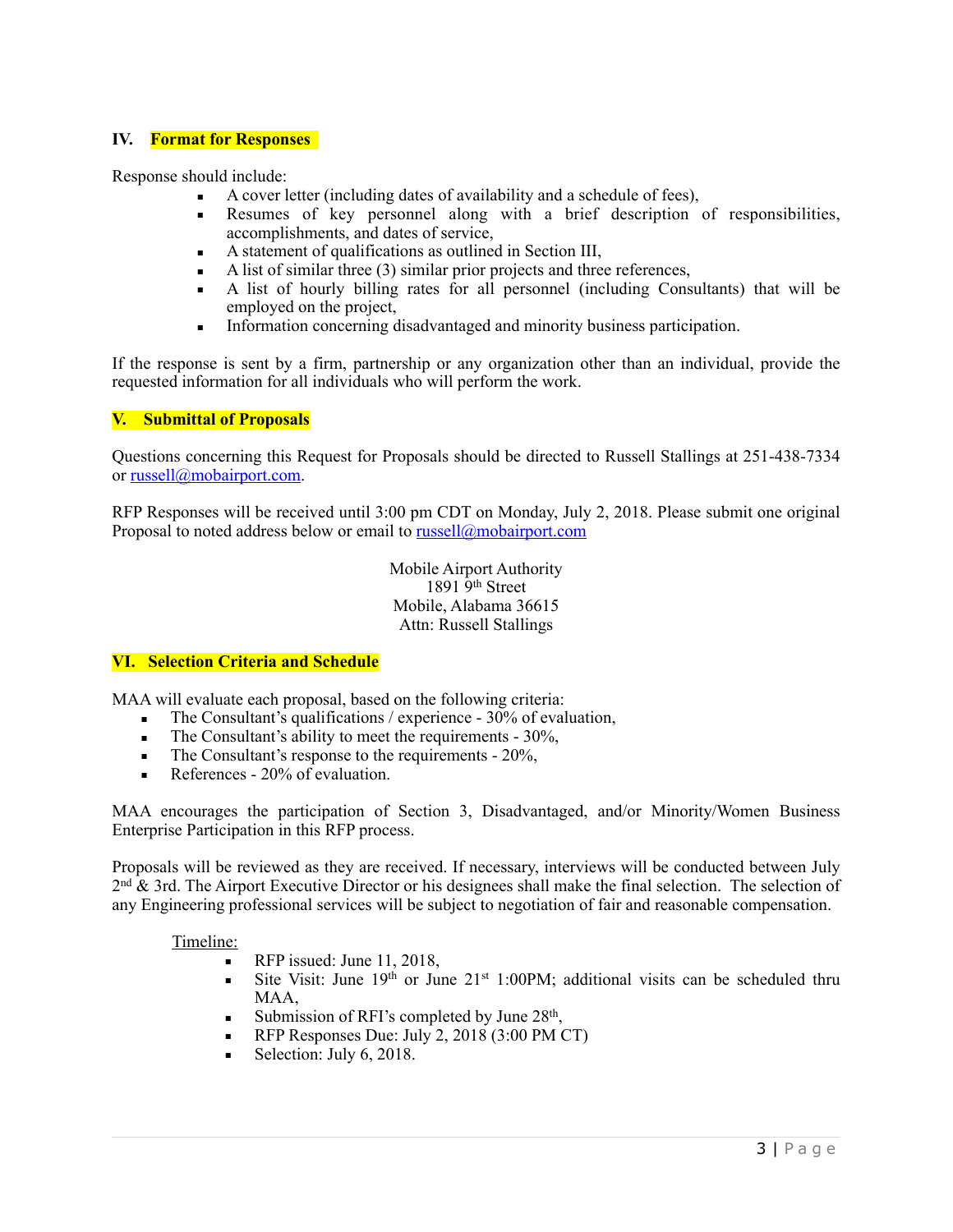#### **VII. Other Conditions**

The firm or individual practitioner must:

- 1. Have current City of Mobile Business License.
- 2. Have an established local business office.
- 3. Must furnish proof of Insurance as follows:
	- Automobile Liability Insurance each in the minimum amount of: Bodily Injury \$250,000 each person / \$500,000 each occurrence, and Property Damage - \$100,000 each occurrence, or Combined single limit - \$500,000,
	- General Liability Insurance each in the minimum amount of: Bodily Injury \$250,000 each person / \$500,000 each occurrence, and Property Damage - \$100,000 per occurrence, or Combined single limit - \$500,000,
	- Workmen's Compensation Insurance: Statutory-Amount and coverage required by the State of Alabama,
	- Professional Liability Insurance in the amounts of: \$100,000 for Projects from \$250,000 to \$1,000,000 and \$1,000,000 for Projects over \$1,000,000.

#### **VIII. Disclosures**

MAA shall have no financial interest in the business of and shall not be liable for any debts or obligations incurred by the Consultant nor shall MAA be deemed or construed to be a partner, joint venturer or otherwise interested in the assets of the Consultant, or in the sums earned or derived by Consultant, nor shall the Consultant at any time or times use the name or credit of MAA in purchasing or attempting to purchase any car, equipment, supplies or other thing or things whatsoever.

Consultant, in the performance of its operations and obligations hereunder, shall not be deemed to be an agent of MAA but shall be deemed to be an Independent Contractor in every respect and shall take all steps at its own expense, as MAA may from time to time request, to indicate that it is an independent Contractor. MAA does not and will not assume any responsibility for the means by which or the manner in which the services by Consultant are performed; but on the contrary, Consultant shall be wholly responsible therefore.

Consultant shall acknowledge that its identity and peculiar capacity to provide the services described hereinabove shall constitute a material consideration for the MAA's execution of a contract with Consultant. Therefore, Consultant shall not transfer or assign an awarded contract or any of the rights or privileges granted therein without the prior written consent of MAA; which such consent shall be granted or denied solely at MAA's discretion.

If selected, Consultant shall agree to comply strictly with all ordinances of the City of Mobile, Alabama, and the laws of the State of Alabama and of the United States while performing its obligations.

Consultant agrees that, if selected, it will comply with Title 6 of the Civil Rights Act of 1964 which provides that no person will be excluded from participation in, or be denied benefits of, or otherwise be subjected to discrimination on the grounds of race, sex, color, national origin or disability, in connection with federally funded programs.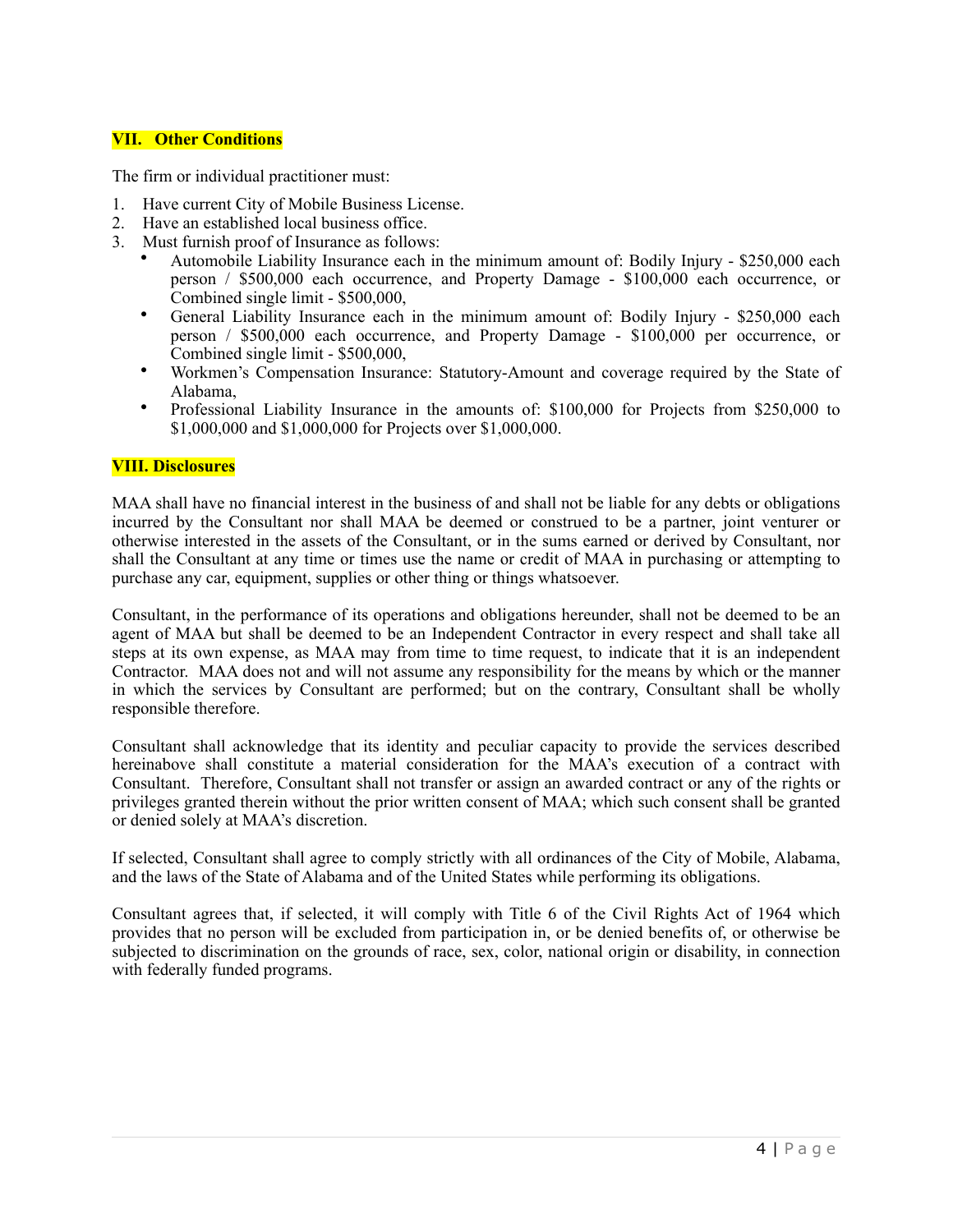### **IX. Reservation of Rights**

MAA reserves the right to:

- **•** Amend, modify, or withdraw this RFP,
- **Revise any requirements under this RFP.**
- Accept any proposal deemed to be in the best interests of MAA, and to reject any and all proposals,
- Require supplemental or clarifying information from any responding party, without having been deemed to have changed the terms of the RFP,
- Extend the deadline for submissions of responses,
- Negotiate or hold discussions with any Consultant to supplement responses.

Additionally:

MAA may exercise all rights at any time without notice and without liability for expenses incurred in responding to any changes in the RFP. Responses are prepared at the sole cost and expense of the Consultant.

Nothing stated at any time by any MAA agent or representative will effect a change or addition to the RFP, unless confirmed in writing by the MAA.

All information submitted in response to this RFP shall become the property of MAA, and as such, may be subject to public review as public records.

Consultants acknowledge and agree that MAA will not be liable for any costs, expenses, losses, damages (including damages for loss of anticipated profit) or liability incurred by the Consultant as a result of, or arising out of, responding to this RFP.

MAA may take all necessary and affirmative steps to assure that minority firms and women's business enterprises compete.

Consultants shall not collude in any manner or engage in any practices with any other Consultant which may restrict or eliminate competition or otherwise restrain trade. Violation of this instruction will cause MAA to reject the Consultant's submittal.

This proposal uses the gender-neutral words "it" and "its" in place of "he" and "she" and "his" and "her, etc., merely for the sake of brevity or to include the possibility that a consulting firm might submit a proposal.

This Request for Proposals is available in its entirety on MAA's website at www.mobileairportauthority.com/, and at the Mobile Airport Authority Office, 1891 9th Street, Mobile, AL 36615.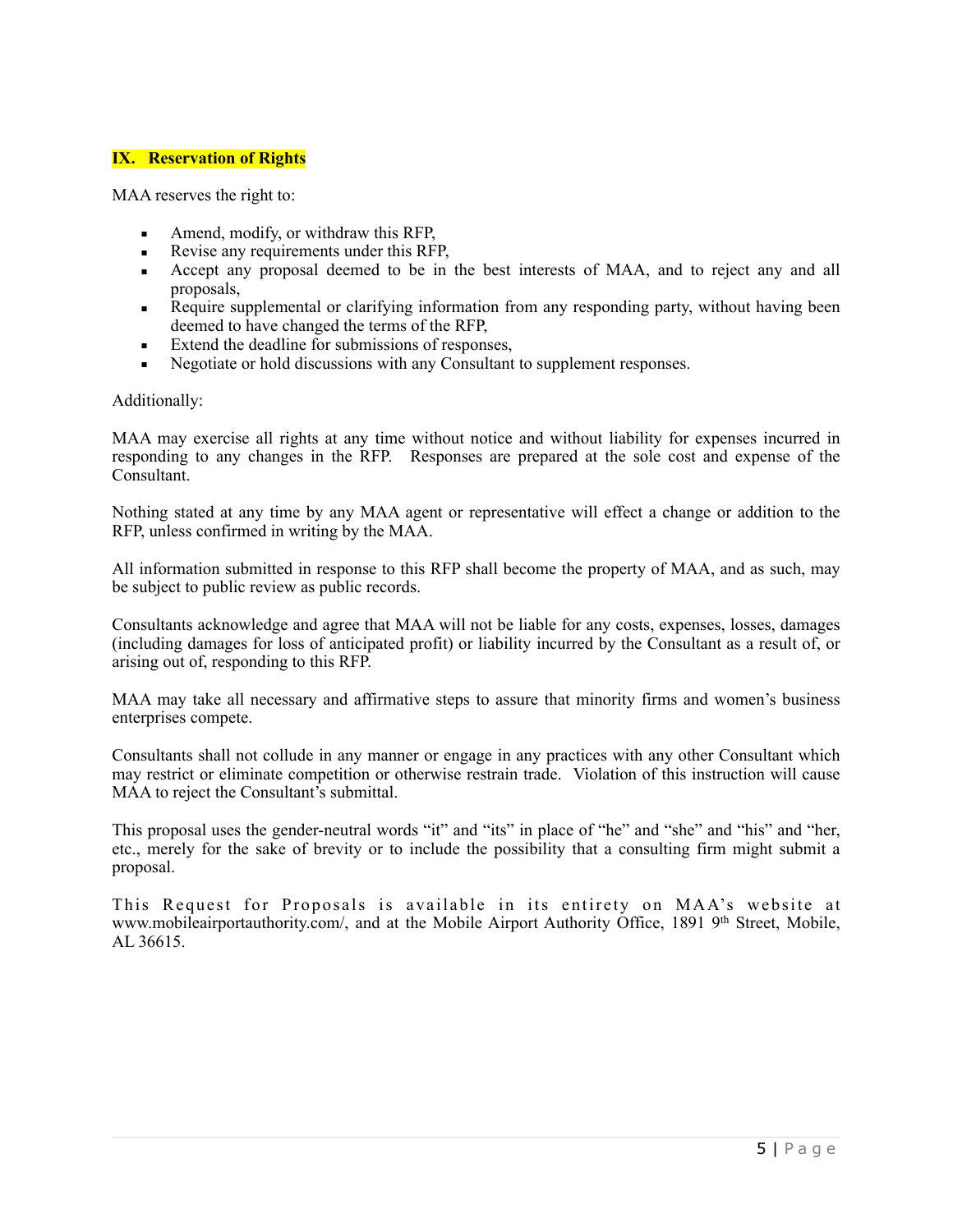# **EXHIBIT 'A' (page 1 of 1)**



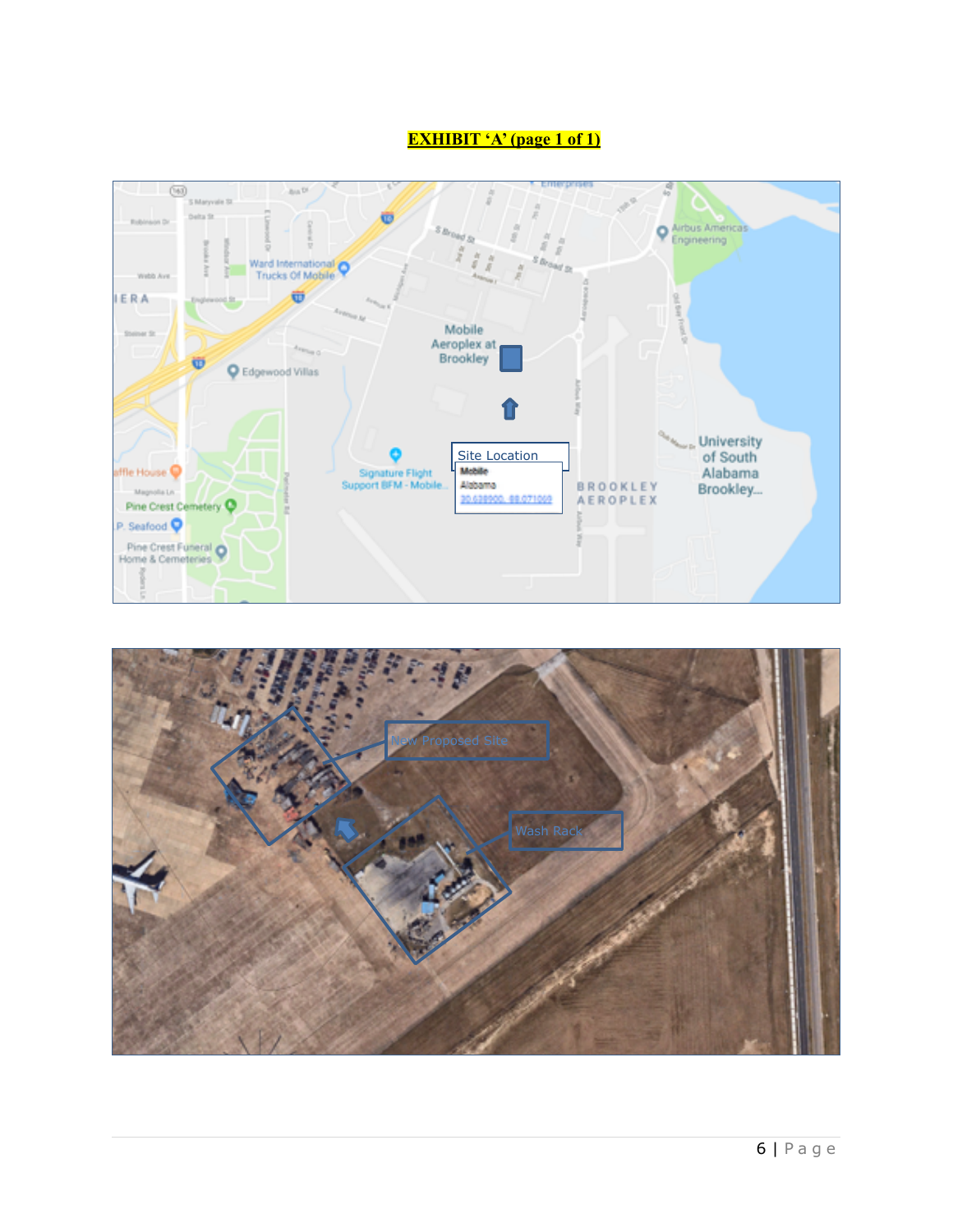# **EXHIBIT 'B' (drawing log)**

# **Aircraft Wash Rack and Treatment Plan Dated December 1991**

| Sheet $#$ | <b>Description</b>                        | <b>Date</b>               | <b>Comments</b> |
|-----------|-------------------------------------------|---------------------------|-----------------|
|           | Cover Sheet                               | $D$ e c e m b e r<br>1991 |                 |
| $G-1$     | Site Plan                                 |                           |                 |
| $G-2$     | Wash Rack Sections & Details              |                           |                 |
| $G-3$     | Wash Rack Concrete Pavement<br>Details    |                           |                 |
| $G-4$     | Drainage Sump Plans and Details           |                           |                 |
| $G-5$     | Treatment System Plans & Details          |                           |                 |
| $G-6$     | Treatment System Plans & Details          |                           |                 |
| $G-7$     | <b>Treatment System Piping Schematic</b>  |                           |                 |
| $G-8$     | Treatment System Miscellaneous<br>Details |                           |                 |
| $G-9$     | <b>Treatment System Piping Schematic</b>  |                           |                 |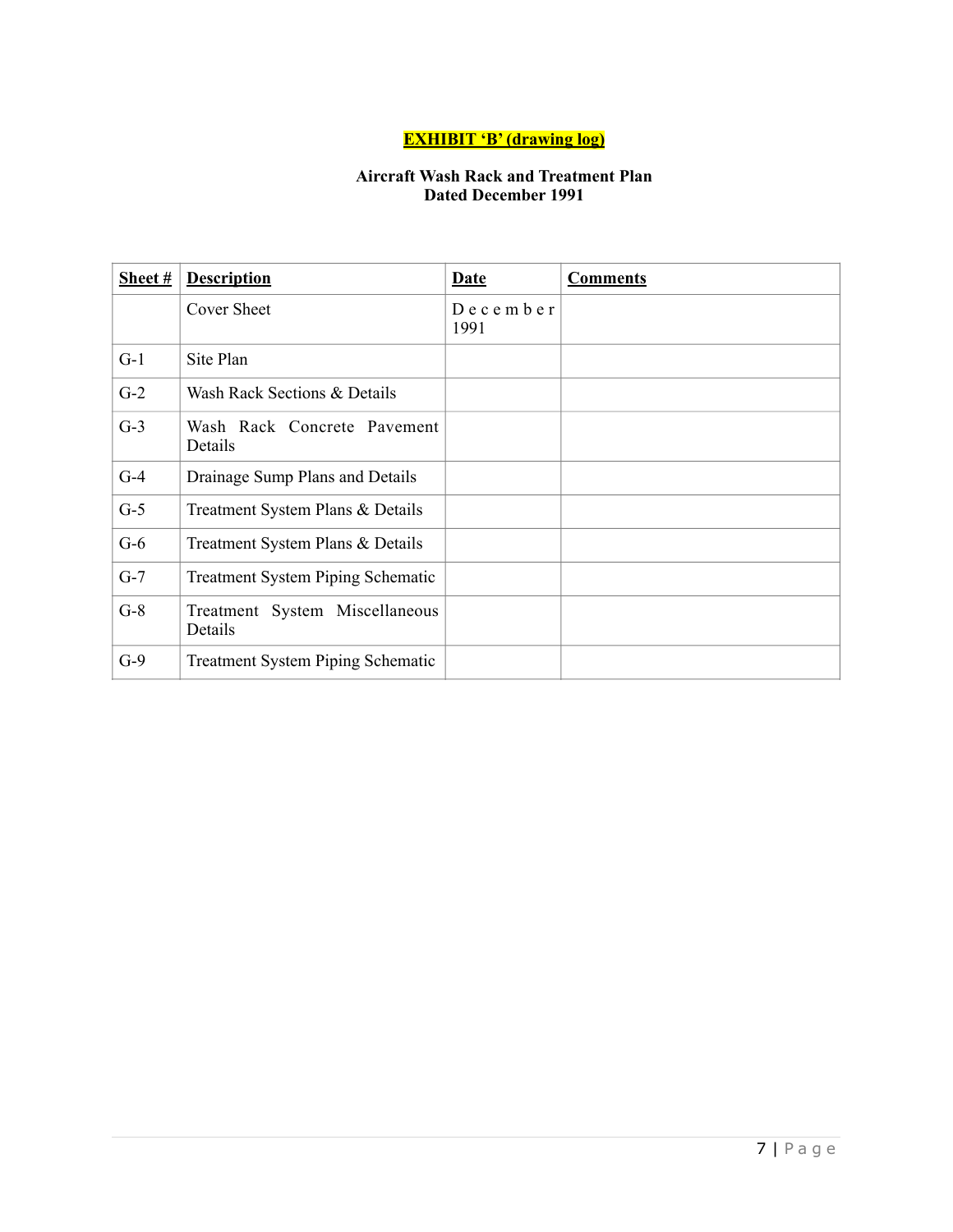# **Exhibit 'C' / Miscellaneous Photos**